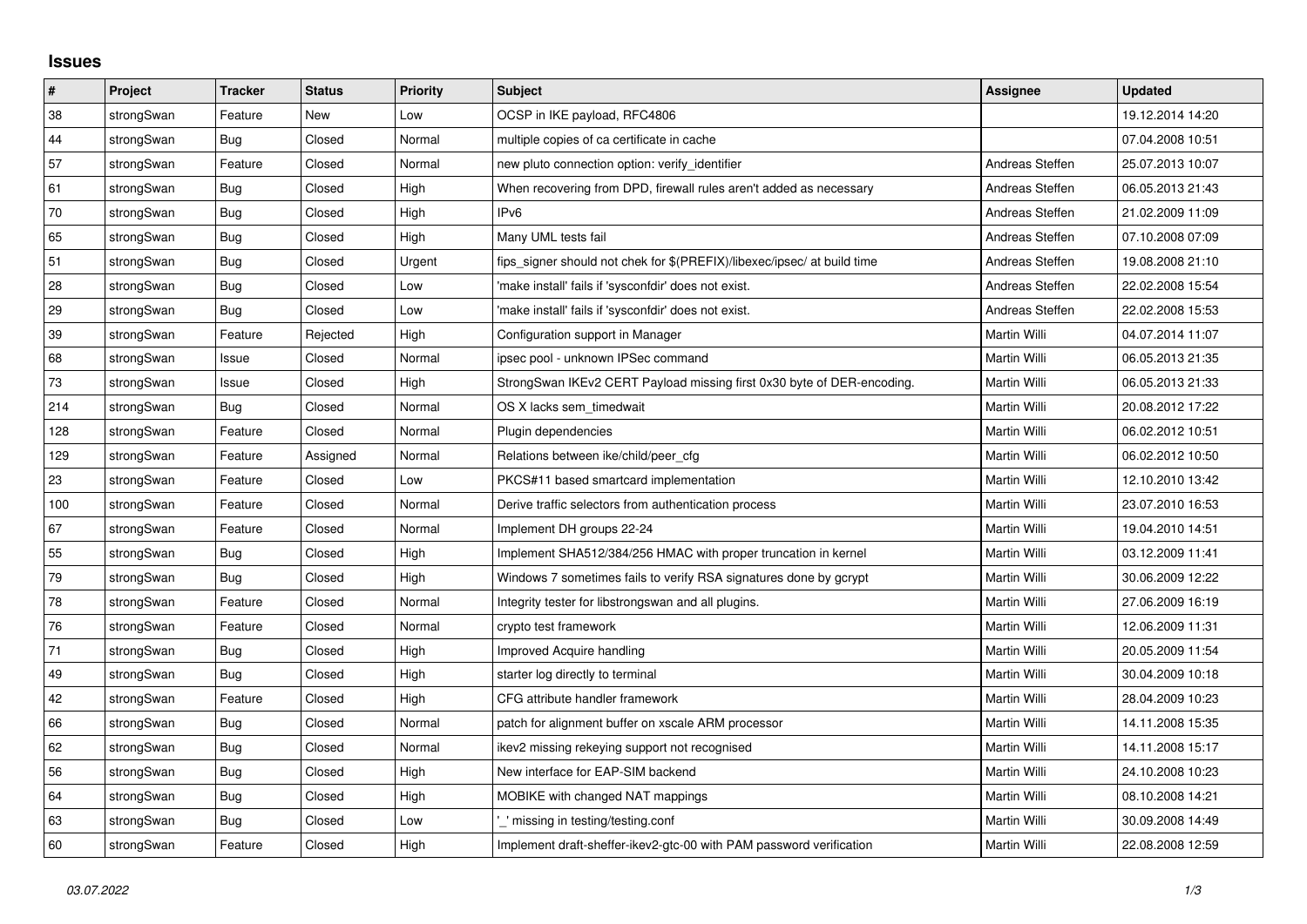| $\vert$ #      | Project    | <b>Tracker</b> | <b>Status</b> | <b>Priority</b> | <b>Subject</b>                                               | Assignee            | <b>Updated</b>   |
|----------------|------------|----------------|---------------|-----------------|--------------------------------------------------------------|---------------------|------------------|
| 54             | strongSwan | Feature        | Closed        | High            | <b>EAP-Identity Server functionality</b>                     | Martin Willi        | 22.08.2008 12:55 |
| 40             | strongSwan | Feature        | Closed        | High            | NetworkManager support                                       | <b>Martin Willi</b> | 22.08.2008 12:54 |
| 59             | strongSwan | Feature        | Closed        | High            | Add additinal signal dependent parameter to bus              | Martin Willi        | 29.07.2008 11:04 |
| 58             | strongSwan | <b>Bug</b>     | Closed        | Normal          | Please fix bashism in /src/ipsec/ipsec.in                    | Martin Willi        | 16.07.2008 09:08 |
| 53             | strongSwan | Bug            | Closed        | Normal          | Printf handler for proposal_t                                | Martin Willi        | 12.06.2008 14:23 |
| 46             | strongSwan | Feature        | Closed        | High            | DNS resolving for hosts in ike_cfg                           | Martin Willi        | 09.06.2008 09:34 |
| 25             | strongSwan | Feature        | Closed        | High            | alternative crypto implementation                            | Martin Willi        | 31.05.2008 09:49 |
| 50             | strongSwan | Bug            | Closed        | High            | plutostderrlog option missing                                | Martin Willi        | 11.05.2008 10:10 |
| 48             | strongSwan | Feature        | Closed        | High            | Parallel trustchain verification                             | Martin Willi        | 16.04.2008 11:33 |
| 47             | strongSwan | Feature        | Closed        | High            | <b>RNG API</b>                                               | Martin Willi        | 16.04.2008 11:27 |
| 41             | strongSwan | Feature        | Closed        | High            | CFG attribute provider framework                             | Martin Willi        | 16.04.2008 11:24 |
| 43             | strongSwan | <b>Bug</b>     | Closed        | High            | missing certificate_identity in SQL database causes segfault | Martin Willi        | 07.04.2008 10:08 |
| 45             | strongSwan | Bug            | Closed        | High            | Failure to open SQLite database crashes charon               | <b>Martin Willi</b> | 07.04.2008 09:16 |
| 36             | strongSwan | Bug            | Closed        | High            | strongswan-4.2.0 does not compile with uclibc                | Martin Willi        | 04.04.2008 13:51 |
| $\overline{7}$ | strongSwan | Feature        | Closed        | High            | Relational database configurations/credentials               | <b>Martin Willi</b> | 02.04.2008 16:30 |
| 30             | strongSwan | Feature        | Closed        | High            | Certificate caching                                          | Martin Willi        | 02.04.2008 14:50 |
| 35             | strongSwan | <b>Bug</b>     | Closed        | High            | ikev2/ocsp-no-signer-cert scenario segfaults                 | <b>Martin Willi</b> | 02.04.2008 09:45 |
| 34             | strongSwan | Bug            | Closed        | High            | ikev2/multi-level-ca-loop segfaults                          | <b>Martin Willi</b> | 31.03.2008 09:19 |
| 26             | strongSwan | Bug            | Closed        | High            | Port all tools to new crypto/credential APIs                 | Martin Willi        | 21.03.2008 18:04 |
| 33             | strongSwan | <b>Bug</b>     | Closed        | High            | ikev2/crl-revoked scenario broken                            | Martin Willi        | 19.03.2008 19:02 |
| 31             | strongSwan | <b>Bug</b>     | Closed        | High            | ikev2/rw-eap-aka-rsa scenario fails                          | Martin Willi        | 19.03.2008 15:25 |
| 32             | strongSwan | <b>Bug</b>     | Closed        | High            | ikev2/rw-no-idr scenario fails                               | Martin Willi        | 19.03.2008 11:13 |
| 22             | strongSwan | Feature        | Closed        | High            | OCSP support                                                 | Martin Willi        | 10.03.2008 18:41 |
| 21             | strongSwan | Feature        | Closed        | High            | CRL support                                                  | Martin Willi        | 10.03.2008 18:40 |
| 24             | strongSwan | Feature        | Closed        | High            | Update doxygen documentation                                 | Martin Willi        | 22.02.2008 16:07 |
| 27             | strongSwan | Feature        | Closed        | High            | Create a database API                                        | Martin Willi        | 19.02.2008 15:16 |
| $ 20\rangle$   | strongSwan | Feature        | Closed        | High            | Pluggable fetcher plugins                                    | Martin Willi        | 18.02.2008 09:58 |
| 16             | strongSwan | Feature        | Closed        | High            | Generic plugin architecture                                  | Martin Willi        | 15.02.2008 09:37 |
| 13             | strongSwan | Feature        | Closed        | High            | Implement a modular credential framework                     | Martin Willi        | 15.02.2008 09:36 |
| 17             | strongSwan | Feature        | Closed        | High            | Pluggable crypto modules                                     | Martin Willi        | 15.02.2008 09:36 |
| 19             | strongSwan | Feature        | Closed        | High            | Include EAP-MD5 into trunk                                   | Martin Willi        | 13.12.2007 09:48 |
| 18             | strongSwan | Feature        | Closed        | High            | Merge EAP-AKA module into trunk                              | Martin Willi        | 13.12.2007 09:47 |
| 15             | strongSwan | Feature        | Closed        | High            | Implement rauthentication using RFC4478                      | Martin Willi        | 30.11.2007 14:55 |